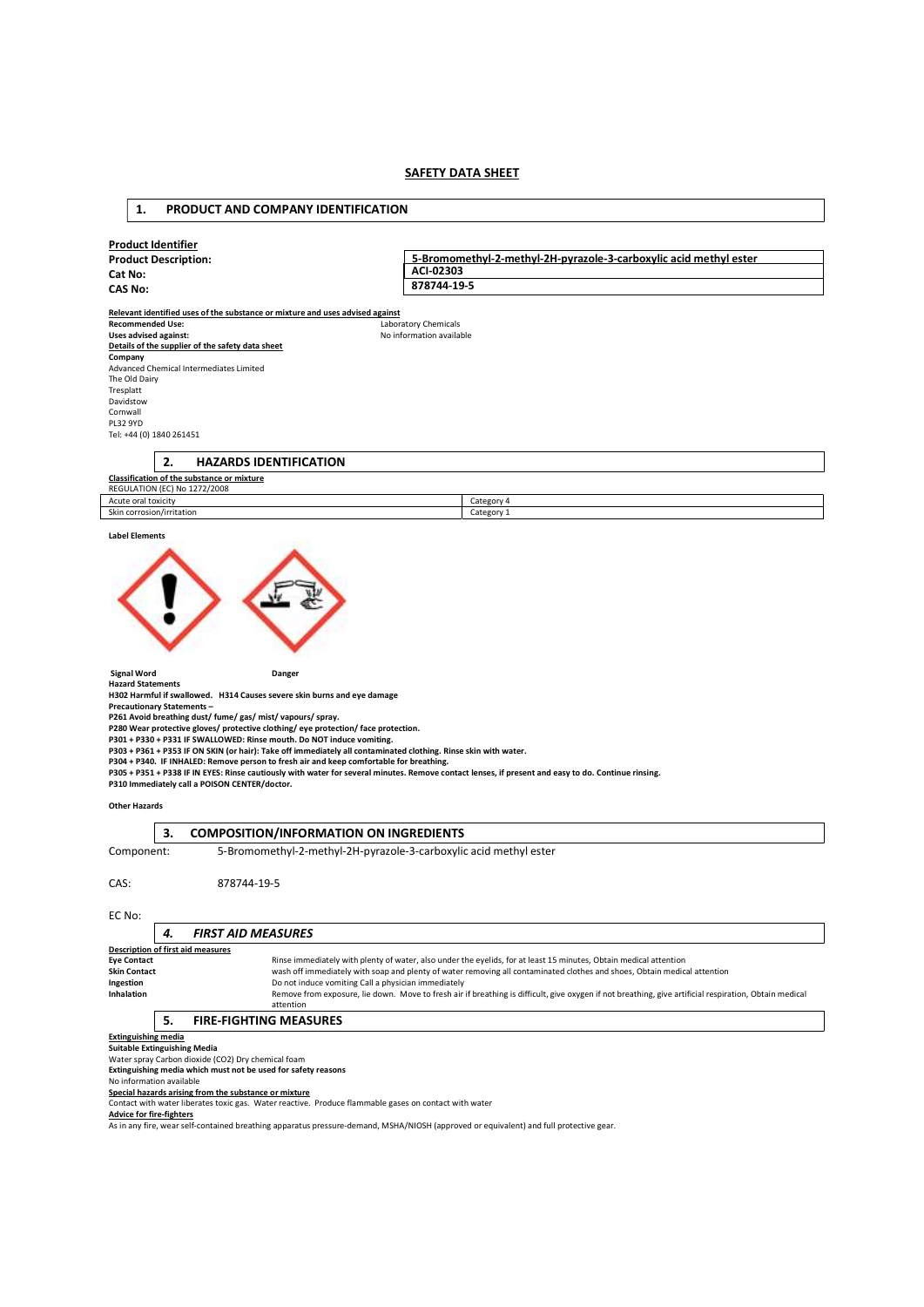### 6. ACCIDENTAL RELEASE MEASURES

### Personal precautions, protective equipment and emergency procedures

### Ensure adequate ventilation Environmental precautions

Prevent further leakage or spillage if safe to do so

### Methods and material for containment and cleaning up

Soak up with inert absorbent material (e.g. Sand, silica gel, acid binder, universal binder, sawdust) Keep in suitable and closed containers for disposal Wear self-contained breathing apparatus and protective suit. Do not expose spill to water.

### 7. HANDLING AND STORAGE

### Precautions for Safe Handling

Do not breath dust, do not breath vapours or spray mist. Do not get in eyes, on skin, or on clothing. Use only in area provided with appropriate exhaust ventilation. Do not allow contact with<br>water because of violent react

Conditions for Safe Storage, including and incompatibilities

Keep in a dry, cool and well-ventilated place. Keep container tightly closed. Protect from moisture. Never allow product to get in contact with water during storage. Keep under nitrogen 8. EXPOSURE CONTROLS/PERSONAL PROTECTION

to workstation location.

# **Control Parameters**<br>Exposure limits

Derived No Effect Level (DNEL) No information available **Predicted No Effect Concentration** Noinformation available (PNEC)

Exposure limits and this product, as supplied does not contain any hazardous materials with occupational exposure limits established by the region specific regulatory bodies ... in the region specific regulatory bodies ...

Engineering Measures Ensure adequate ventilation, especially in confined areas. Ensure that eyewash stations and safety showers are close

# **Exposure Controls<br>Engineering Measures**

Personal Protective Equipment<br>1. Eye prote

1. Eye protection and the control of Goggles<br>
2. Hand protection **Control of Control Protective gloves**<br>
1. Skin and body protection **Control Control Control Control Control Control Control Control Control Control Control Hand protection<br>Skin and body protection** 3. Skin and body protection Wear appropriate protective gloves and clothing to prevent skin exposure<br>4. Respiratory protection **American** Follow the OSHA respirator regulations found in 29 CFR 1910.134 OR Euro Follow the OSHA respirator regulations found in 29 CFR 1910.134 OR European Standard EN 149. Use a NIOSH/MSHA or European Standard EN 149 approved respirator if exposure limits are exceeded or if irritation or other symptoms are experienced.

Environmental Exposure Controls

Hygiene Measures<br> **Handle in accordance with good industrial hygiene practice**<br>
No information available

### 9. PHYSICAL AND CHEMICAL PROPERTIES

| <b>Physical State</b>      | Liquid               |
|----------------------------|----------------------|
| Appearance                 | beige low melt solid |
| <b>Boiling Point/Range</b> |                      |
| <b>Melting Point/Range</b> |                      |
| <b>Flash Point</b>         | ×                    |
| <b>Molecular Formula</b>   |                      |
| <b>Molecular Weight</b>    | C7H9BrN2O2           |
|                            | 233.07               |

### 10. STABILITY AND REACTIVITY

**Reactivity** Chemical Stability Stable under normal conditions Possibility of Hazardous Reactions Hazardous Polymerization<br>
Hazardous Reactions<br>
Hazardous Reactions Conditions to Avoid Incompatible products. Heat. Incompatible Materials **Acids, bases, strong oxidizing agents, strong reducing agents, water** Hazardous Decomposition Products In combustion emits toxic fume

No information available

## 11. TOXICOLOGICAL INFORMATION

Information on Toxicological Effects **Acute Toxicity**<br>Product Information Component Information Chronic Toxicity Sensitization<br>
Sensitization<br>
Mutagenic Effects<br>
Mutagenic Effects Mutagenic Effects<br> **Mutagenic Effects Reproductive Effects Reproductive Effects No information available** Reproductive Effects<br>
Reproductive Effects<br>
No information available<br>
No information available **Developmental Effects**<br> **Conserversity Conserversity Conserversity Conserversity Conserversity Conserversity Conserversity Conserversity** Target Organs No information available<br>
Target Organs No information available<br>
Other Adverse Effects **Endocrine Disruptor Information** 

No acute toxicity information available for product

Carcinogenicity **Carcinogenicity** There are no known carcinogenic chemicals in product<br> **Carcinogenicity** There are no known carcinogenic chemicals in product<br>
No information available The toxicological properties have not been fully investigated None known